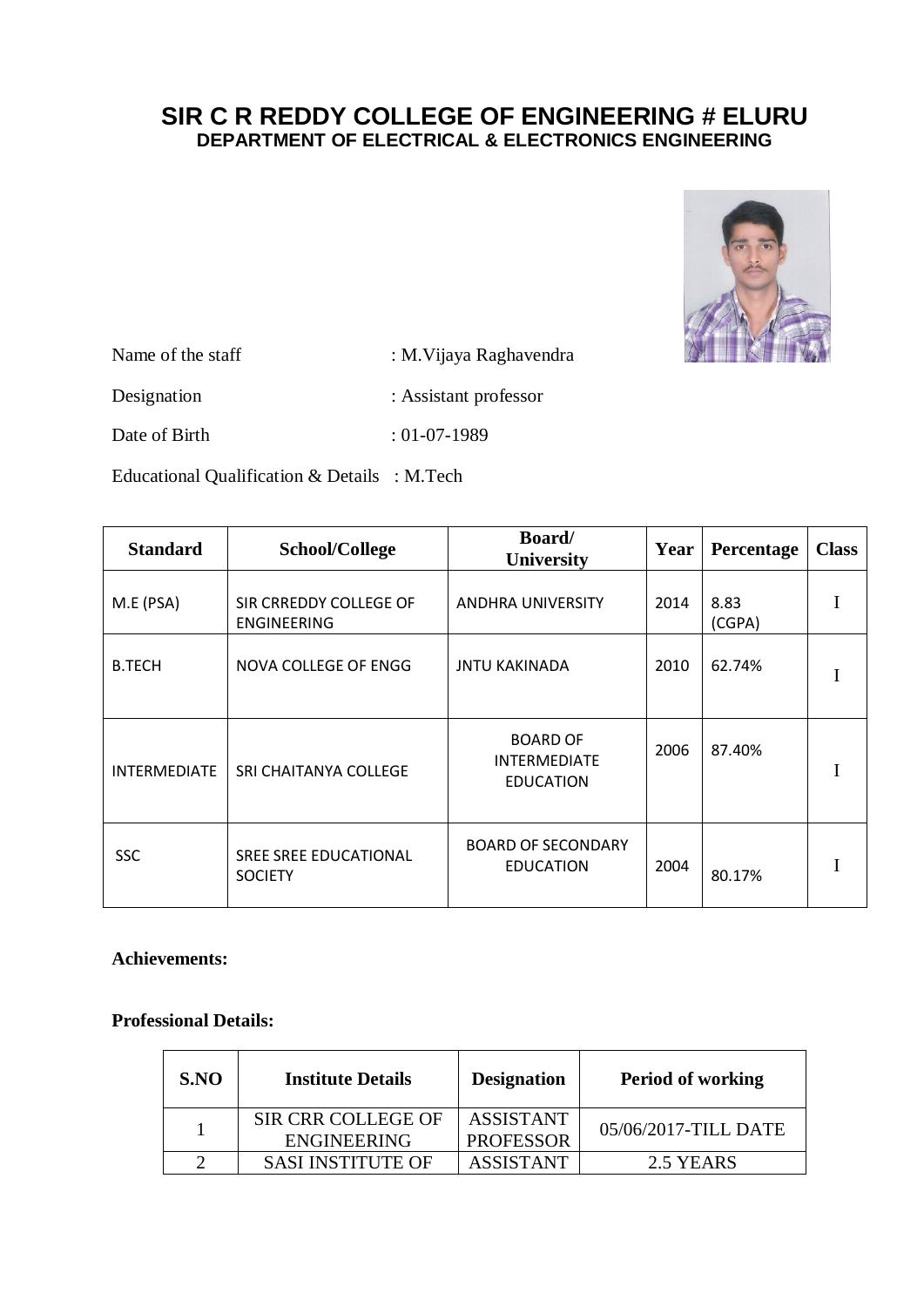|  | <b>TECHNOLOGY AND</b> | <b>PROFESSOR</b> |         |
|--|-----------------------|------------------|---------|
|  | ENGINEERING           |                  |         |
|  | <b>SIR CRR</b>        | ASSOCIATE        | 2 YEARS |
|  | <b>POLYTECHNIC</b>    | <b>LECTURER</b>  |         |

**Total Teaching Experience** : 8 YEARS

Specialization : POWER SYSTEMS AND AUTOMATION

Area of interest  $\qquad$  : POWER SYSTEMS

### **Subjects taught**

- > Under Graduate Level : ELECTRICAL CIRCUITS, ELECTRICAL MACHINES,POWER SYSTEMS,MANAGEMENT SCIENCE,MANAGERIAL ECONOMICS AND FINANCIAL ANALYSIS,PULSE AND DIGITAL CIRCUITS
- Post Graduate Level : REACTIVE POWER CONTROL MANAGEMENT,POWER SYSTEM OPERATION AND CONTROL

**Projects carried out** : 5

**Seminars/Guest Lectures Conducted** : 6

**Papers Published** : 1

**Professional Membership** : IEI (INDIAN INSTITUTE OF ENGINEERS), MEMBER SHIP NO-AM1717505

### **Administrative Duties Handled**

- $\triangleright$  Department Level : class incharge, criterion 2
- $\triangleright$  College Level : anti ragging duty

### **Personal Information:**

**Communication** :

- **Email** : vijay.2451@gmail.com
- **Mobile** : 7842794005

**Workshop/FDP/Seminar's attended:5**

**List of Journals (International/National):**